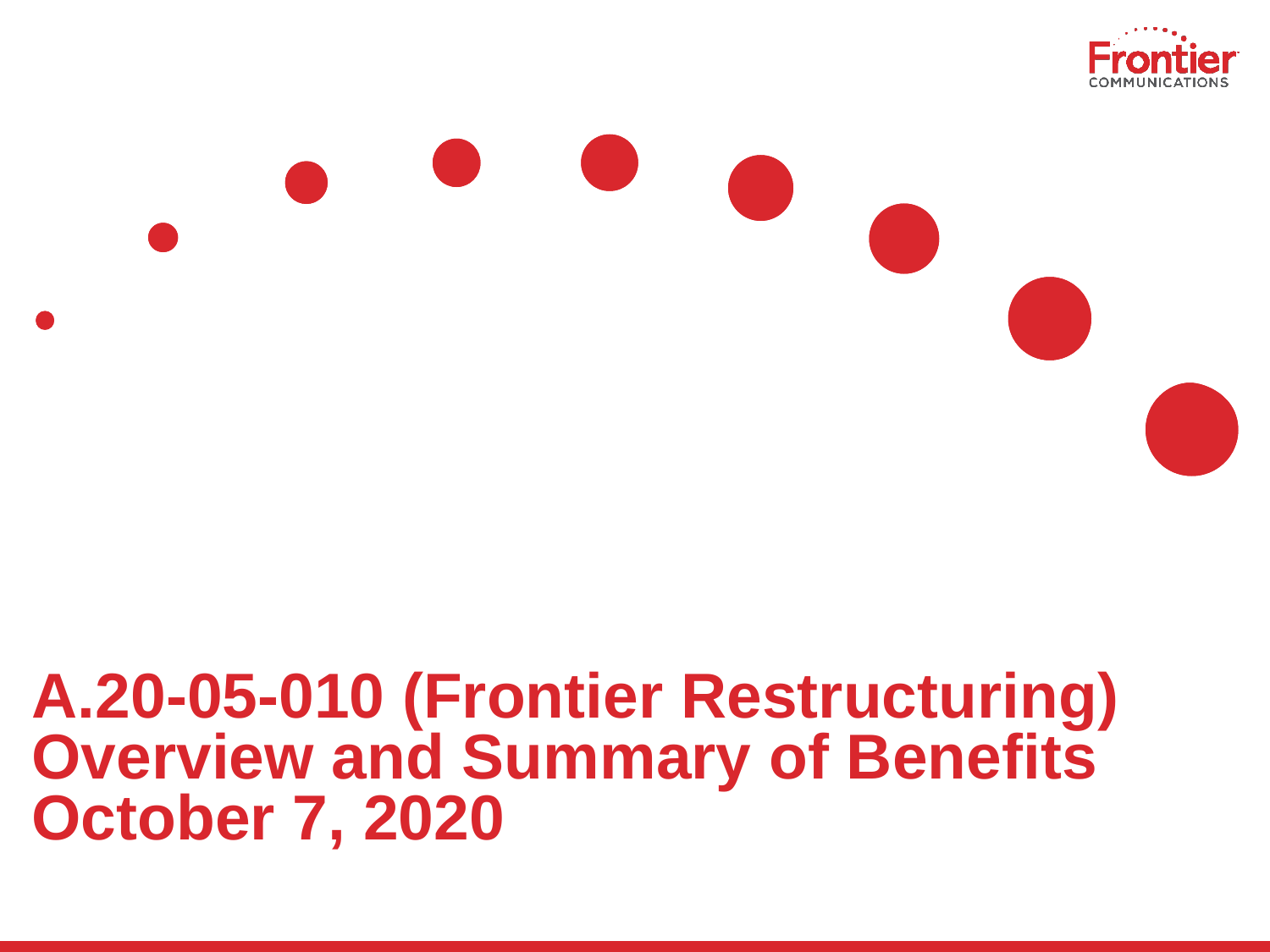# **Frontier in California**



#### • **Why are we here?**

- Frontier has asked the Commission to approve its corporate restructuring following Chapter 11 bankruptcy reorganization
- Reorganization will allow Frontier to eliminate more than \$10 billion of debt and ~\$1 billion in annual interest payments
- Alternative to reorganization is status quo with unsustainable debt and interest obligations, inability to invest and meet obligations and ongoing risk to viability of Frontier as a telecommunications provider

# • **Frontier Presence in California**

- Operate 3 incumbent local exchange carriers (LECs)
	- Frontier has operated in California since the 1930s
	- Expanded state presence in 2016 with Verizon acquisition

#### • **Services**

- Today Frontier offers voice, video and broadband services\*
	- 611,305 TDM voice lines
	- 183,021 VoIP lines
	- 766,101 Broadband subscribers
	- 174,128 Video subscribers

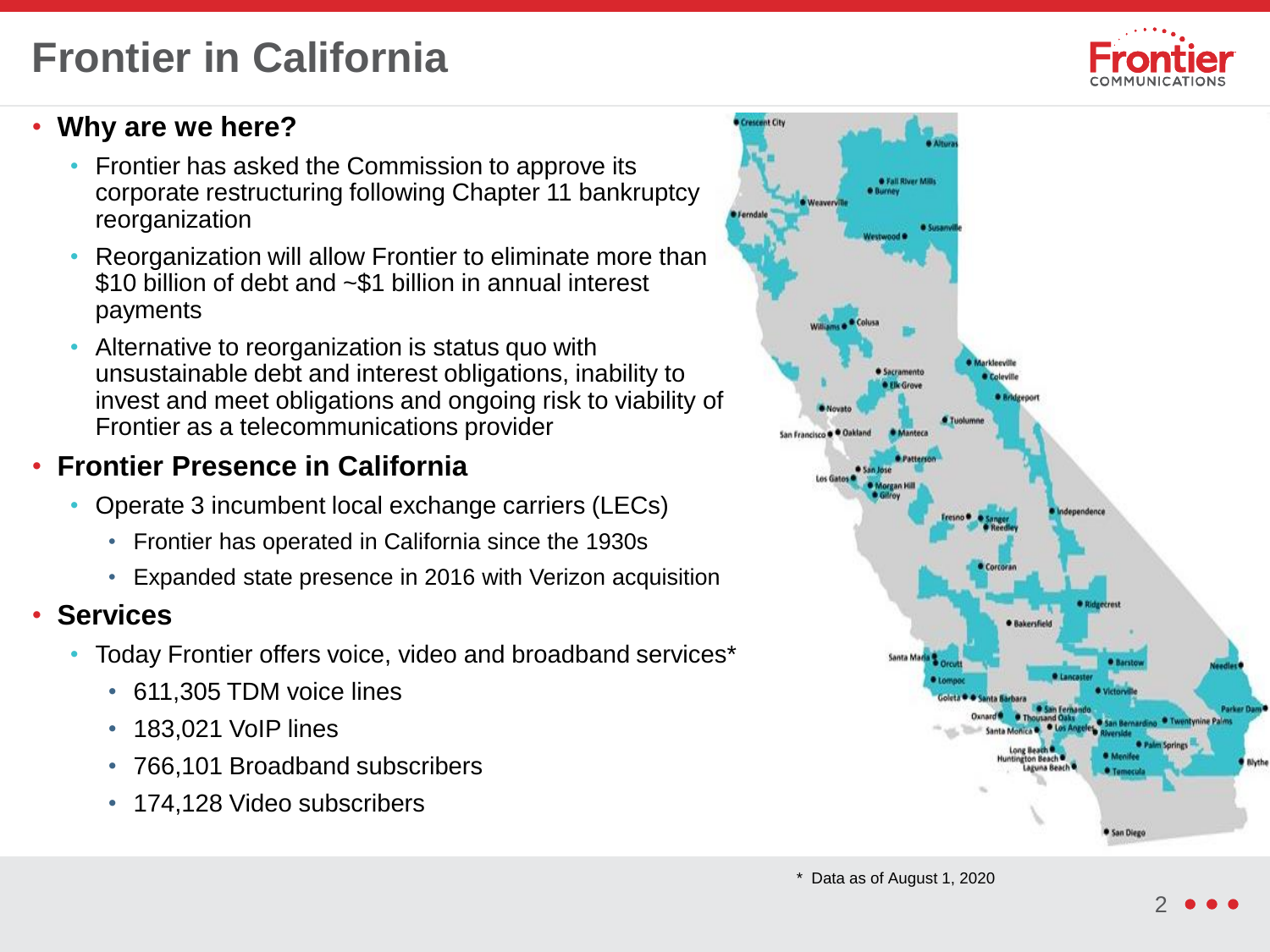# **Frontier in California**



## • **Not a Dominant Voice Provider in the State**

- Wireless, cable and VoIP have replaced traditional LEC landline voice services
- Consistent with national and state trends experienced by other landline telephone voice service providers, Frontier has lost vast majority of its voice customers in California
- Frontier now serves only 15% of the  $\sim$ 5 million regulated voice lines in CA†
	- ~55% of CA households are wireless only
	- Only 3.3% are wireline only\*\*

# • **Frontier is an URF carrier**

- Not guaranteed recovery of either investments or costs to provide service
- Over last 4 years, Frontier has invested more than \$1B in Capex in California
- Employees Frontier has more than 2800 employees in California and California is further supported by additional Frontier employees from across the country

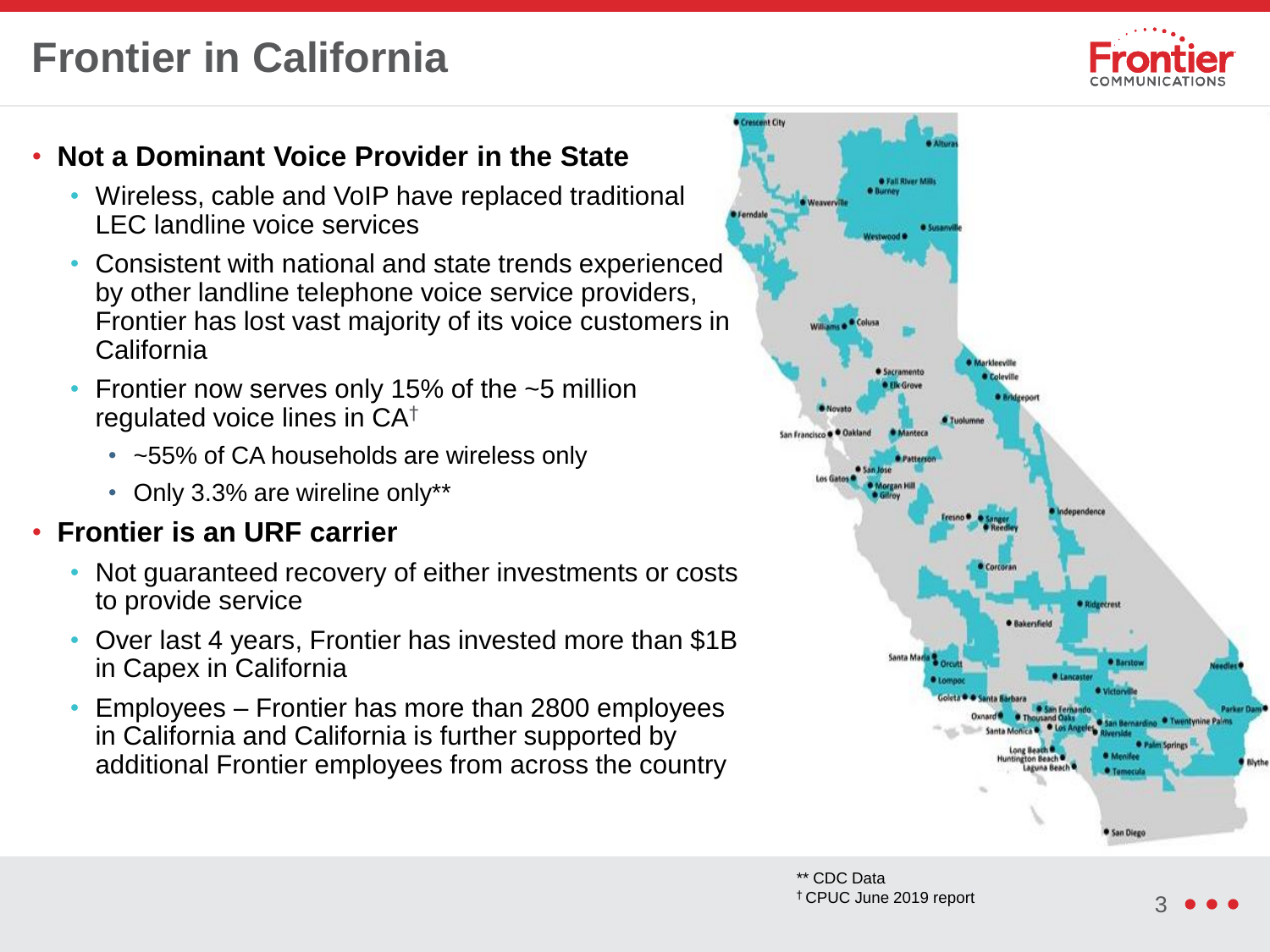## • **CAF II Initiatives**

- In 2015, Verizon was unwilling to accept FCC CAF II obligations to deploy broadband to rural high cost areas. In 2016, Frontier committed to build 10/1 Mbps service to ~90,000 HHs in California CAF II areas identified by FCC; work must be completed by December 31, 2021 or Frontier faces substantial penalties
- As of August 2020, ~74,000 CAF II locations completed:
	- ~ 2,400 locations in Tribal areas, including Yurok, Soboba, Morongo and Torres-Martinez reservations
	- Rural CAF II areas include Aguanga, Anza, Apple Valley, Blythe, Burney, Chino, Desert Hot Springs & Newberry Springs
	- Additional non-CAF HHs also benefit from this broadband deployment work

#### • **2016 Frontier Commitments with Verizon Acquisition**

- Frontier committed to a 6-year plan (continues through 2022) to expand broadband. As of year-end 2019:
	- *Exceeded* 25/2-3 Mbps 200,000 HH commitment ~214,000 HHs
	- **Exceeded**  $6/1$ -1.5 Mbps 100,000 HH commitment  $-$  ~298,000 HHs  $-$  almost tripled commitment!
	- *On Track* with 10/1 Mbps 75,000 HH commitment will be completed by 12/31/20
	- ~ 15,500 new/upgraded locations in Tribal areas, including Agua Caliente, Bishop and Big Pine Reservations
	- ~ 46,000 in Rural areas such as Barstow, Centerville, Chino, Big Pine, Clovis, June Lake and Lake Elsinore

#### • **Frontier - CASF Grants**

- Awarded 13 CASF grants to date to deploy to 8,600+ HHs in remote/difficult to serve areas
	- Six CASF grants for ~3,000 HHs in Shingletown, Lytle Creek, Desert Shores, Weimar, Taft and Northeast
	- Additional CASF projects in Birds Landing, Livingston, Chester, Crescent City, Blythe, and Petrolia
- In 2020, Frontier applied for 10 Fiber-To-The-Premises grants which are pending Commission approval
	- 3,000+ additional HHs and will provide vital access to many anchor institutions in rural areas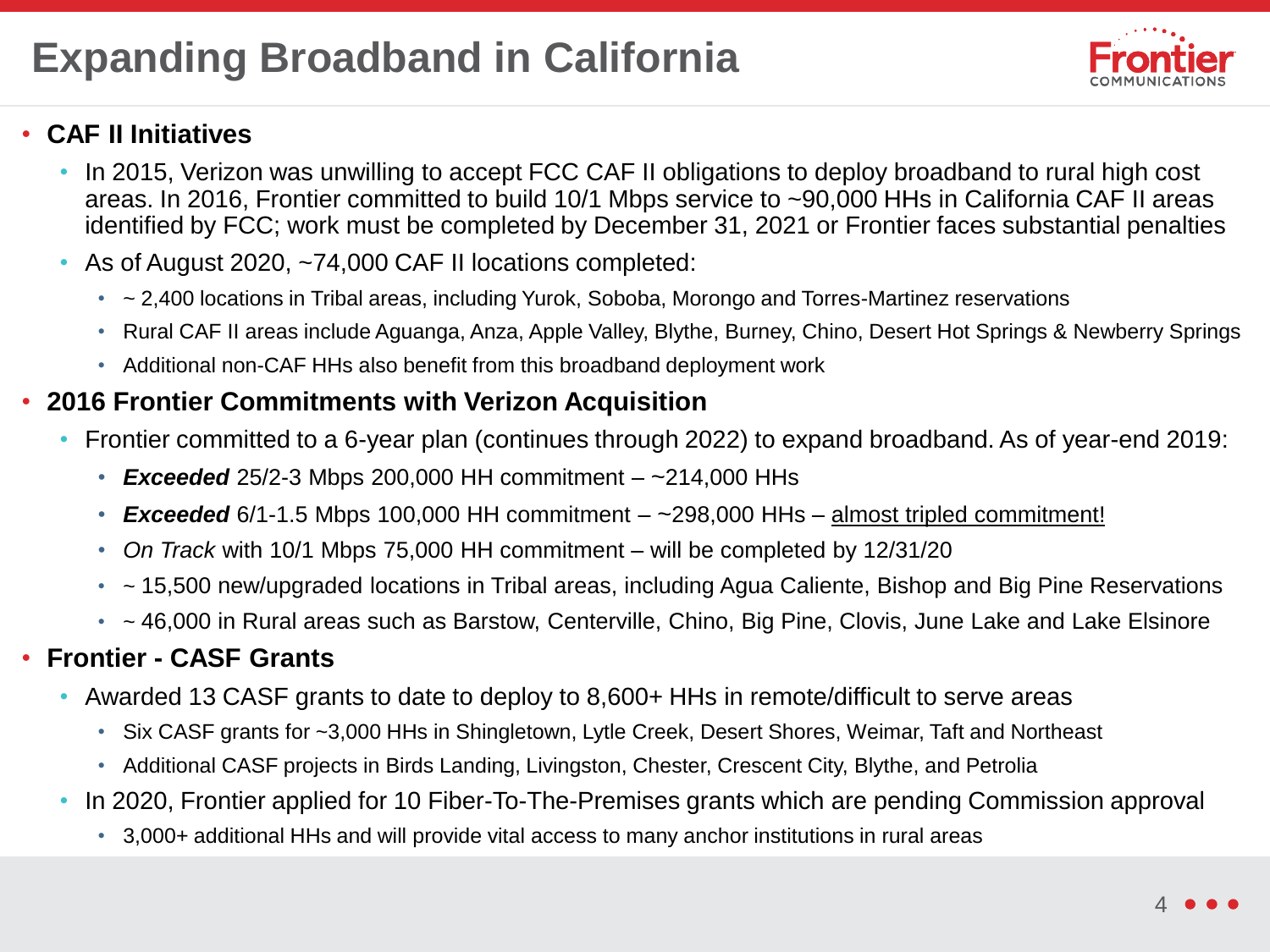# **Supporting the Community & Service Quality**



# • **Frontier Supports Low-Income Access to Services**

- FTR currently has ~47,300 California Lifeline customers receiving subsidized voice service
- FTR has two low income broadband offers featuring free installation and technical support
	- Affordable Broadband (bundled with Lifeline voice)
	- Frontier Fundamentals (\$14.99 plus \$5 router fee)
- FTR partners with California Emerging Technology Fund
	- Affordable Broadband, Adoption, and 50,000 Chromebook distribution initiatives
	- In response to COVID-19, distributed 5,000 Chromebooks to children in high need school districts

# • **Frontier is Addressing Service Quality**

- FTR remains focused on providing and improving voice service quality
	- Consistently surpassed the customer trouble report rate objective since acquisition
	- Met the answer performance objective 14 times in the 18 months
- FTR has not met the telephone service out of service restoral metric but will spend \$6.8 M in targeted network re-investments aimed to improve service quality
	- Commission enables companies to invest twice the amount of an applicable fine in network projects aimed to improve service quality
		- In 2017 and 2018, the Commission approved over 75 projects in the amount of ~\$4.3 M in high need rural and semi-rural areas including Gilroy, Santa Maria, Santa Ynez, Yucca Valley, Palm Dessert, Mammoth, Fall River Mills, Palm Springs, Indio/Coachella Valley, and West Los Angeles
		- For 2019, FTR submitted proposed projects of  $\sim$ \$2.5 M Commission approval is pending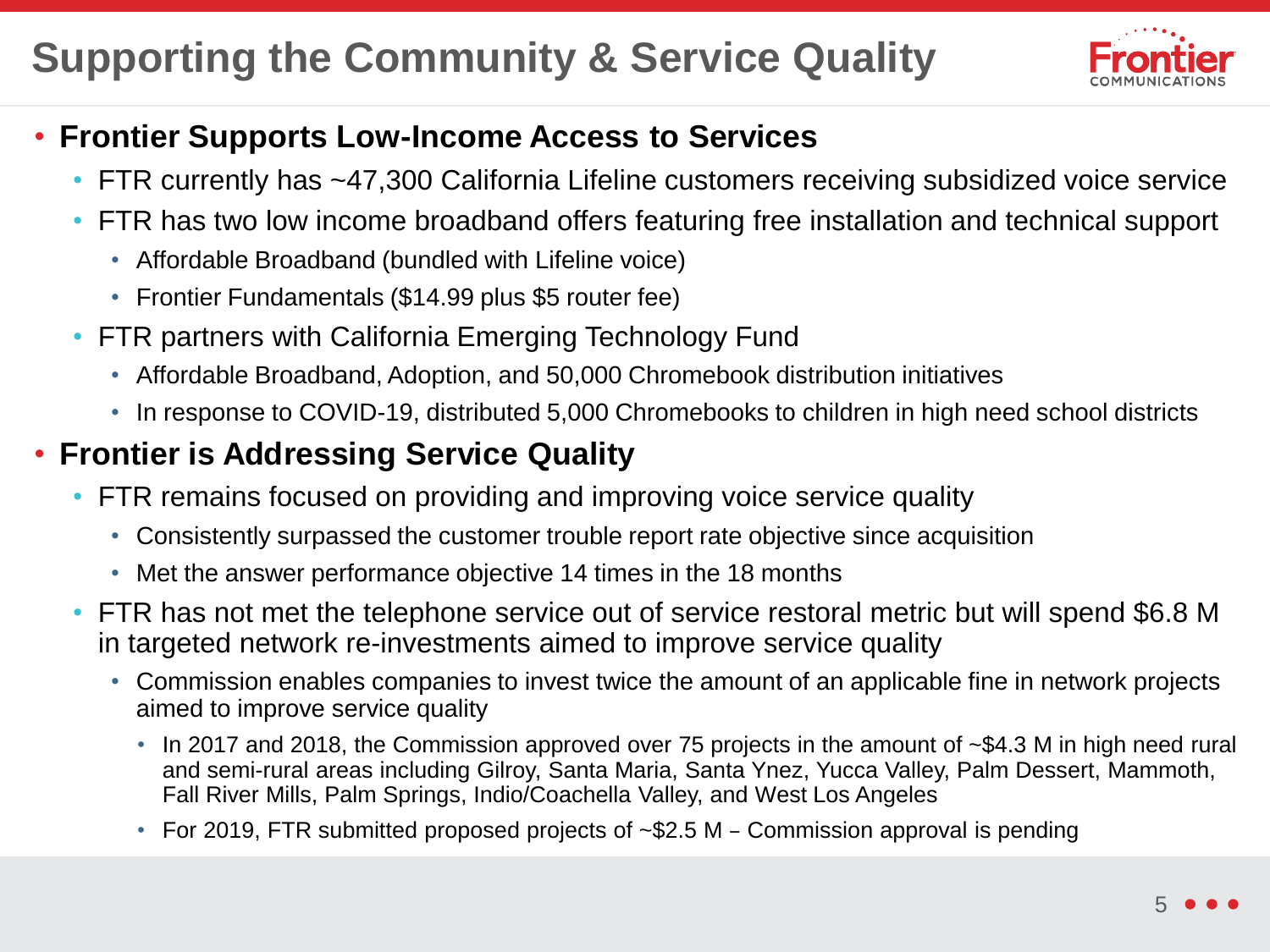# **Frontier's Restructuring at a Glance**



## • **April 14, 2020** – **Frontier Communications filed for Chapter 11 bankruptcy protection**

- Frontier pre-negotiated its restructuring with impacted creditors that was ultimately memorialized it in a Plan of Reorganization
- Chapter 11 enables Frontier to restructure \$17.5B debt and reduce it to approximately \$6.5B and noteholders become new shareholders of Company
- **May 22, 2020 Filed Application with CPUC to Approve a Corporate Organizational Change**
	- The fundamental change requiring CPUC approval: one widely held diverse shareholder base is being replaced with another widely held diverse shareholder base
	- Company emerging from Chapter 11 is intended to be publicly traded

## • **August 21, 2020** – **the Bankruptcy Court approved Frontier's Plan of Reorganization**

- Reduces debt by more than \$10 Billion and annual interest expense by  $\sim$  \$1 Billion
- No other expected restructuring-related changes to operations, contracts, services, or employment
- Secures the going-concern value of business and preserves thousands of jobs

# • **Reorganized Frontier will emerge from Chapter 11 after regulatory approvals**

- Working to emerge from Chapter 11 as soon as regulatory approvals are received early 2021
- An extended Chapter 11 proceeding imposes substantial administrative costs and exposes Frontier to greater competitive customer losses
- Regulatory processes are proceeding and favorable State PUC determinations thus far in AZ, GA, IL, MN, NE, NV, SC, UT, and VA – other hearings to be completed in October & early November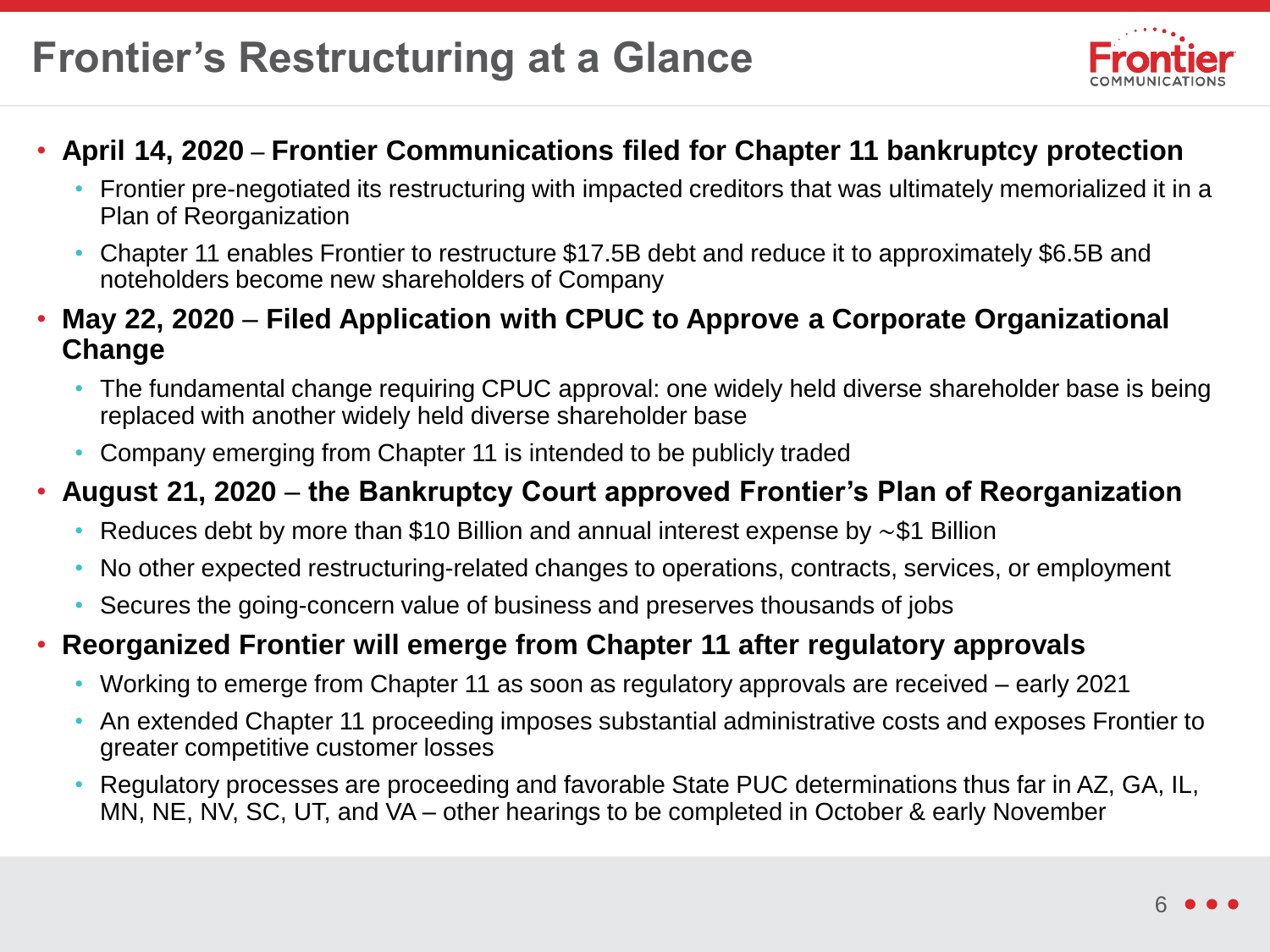

## • **Reorganized Frontier will be a stronger, better capitalized company**

- Allows Frontier to remain viable and continue to offer telecommunications services as an alternative option for California consumers
- Significantly improves balance sheet and liquidity position
	- $$10+$  Billion reduction in debt and elimination of  $~51$  Billion of related interest expense
- Enables company to be positioned to better respond to dynamic and unanticipated economic events (e.g. Covid-19) and competitive California telecommunications marketplace

## • **Positive for California stakeholders without new risks or adverse effects**

- California is a strategically important state for Frontier and will benefit from increased financial focus
- Frontier to assume all employee wages, compensation, benefits programs, and collective bargaining agreements (CBAs) in place as of the date it emerges from Chapter 11
- All non-funded debt owed to contractors, vendors, suppliers, carriers, and other 3<sup>rd</sup> parties paid in full
- The same California Operating Subsidiaries will continue to hold all regulatory authorizations and continue to serve customers pursuant to existing rates, terms & conditions

## • **Denying the Petition Will Significantly Harm the Public Interest**

- Status quo Frontier would remain in financial distress, with unsustainable debt and insufficient capital resources to invest and meet obligations and respond to economic or competitive challenges
- Less competition within the California telecommunications market, including for telephone voice service
- Inability to improve voice service quality
- Impede Frontier's broadband build-out in California service territory